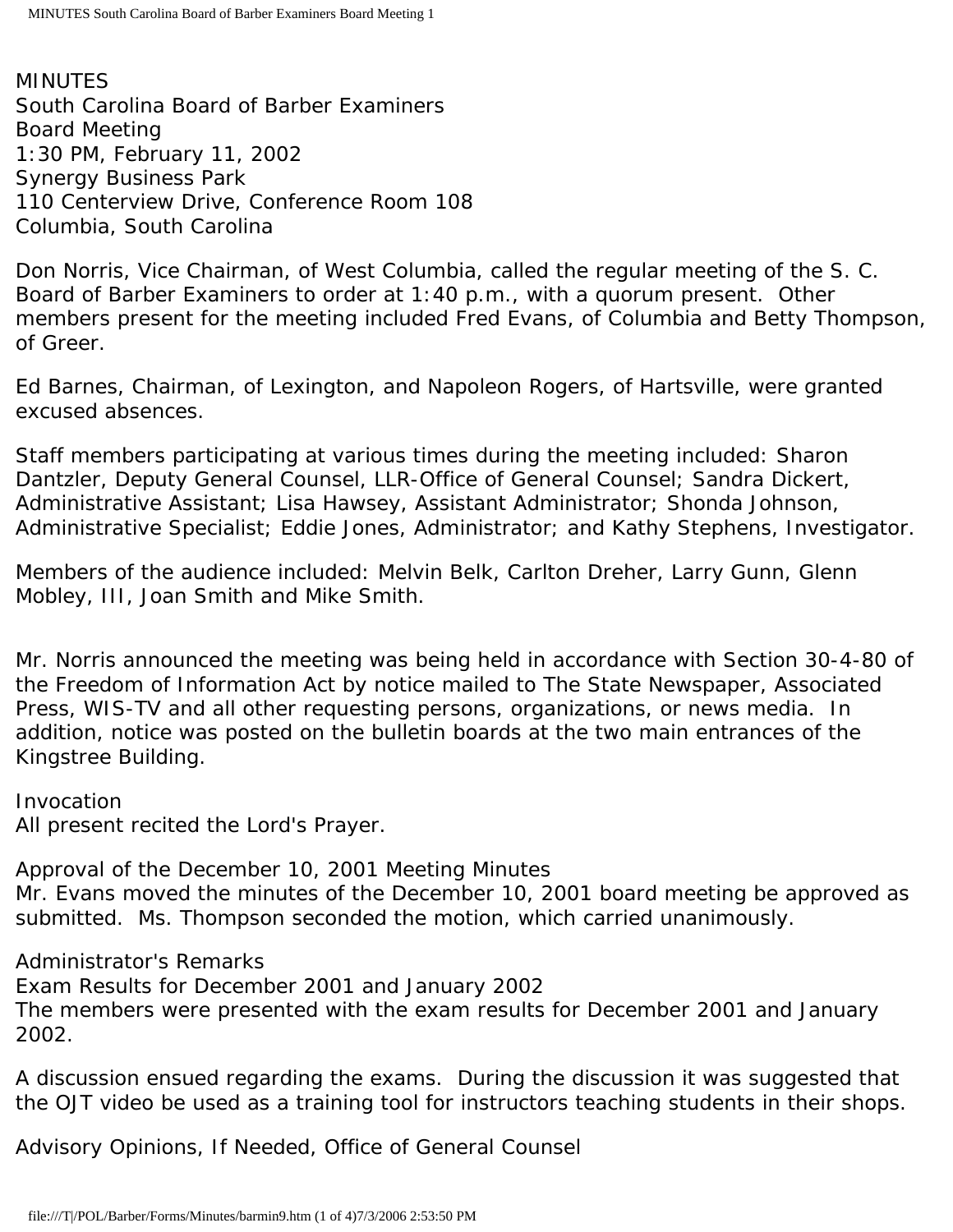There were no advisory opinions given during the February 11, 2002 meeting.

# Legislative Update, If Needed, Legislative Liaison Office

Bill #H-4545 - Board's Position

Bill #H-4545 would allow cosmetologists to work in barbershops. The board members present for this meeting oppose this bill.

## Action Items

Old Business

### Selection of IRC/DRC Chairman

The Board and staff discussed the possibility of an individual in the barber profession to act as the DRC chairman. It was suggested at the December 2001 meeting that Thelma Robinson be asked to fill this capacity. Mr. Norris stated he would contact Ms. Robinson to see if she would be willing to serve in this capacity.

### MOTION

Mr. Evans moved the board approve Ms. Robinson as the DRC chairman if she is willing to fill this capacity. The motion was seconded by Ms. Thompson and unanimously carried.

#### New Business

Request for Waiver of Barber College Transcript - Glenn Mobley, III Mr. Mobley stated he attended Mangum's Barber and Hair Styling College in 1992 and 1993 (graduated in 1993). He has been attempting to obtain a copy of his transcript from the college until recently. He indicated the college changed its name approximately two years ago and lost his transcripts and records indicating his attendance. He continued by saying he obtained 1,500 hours form Mangum's Barber and Hair Styling College. He also stated he did not obtain his license at the time he graduated because he was incarcerated for 18 months. He indicated Mr. Mangum was to be present for today's meeting but was not present. He is asking the Board to approve him to take the exam without the required transcripts.

Ms. Dantzler stated the Board would have to consider a sworn affidavit from Mr. Mangum that he personally taught Mr. Mobley and that Mr. Mobley had been completed a ninemonth course of 1,500 hours.

Request from Larry Gunn Regarding Alternative Means to Verify Eligibility for Examination Mr. Gunn stated that his OJT instructor, Mr. Eddie Dixon, is terminally ill and unable to sign to sign his transcript. He further stated he is appearing before the Board to seek an alternative means for verification of eligibility for examination. He indicated he completed his hours in mid November 2001. He also stated no one is able to see Mr. Dixon due to his illness. He continued by saying he has over 1,100 hours and 811 hours with a barber college.

Ms. Dantzler stated Mr. Gunn is asking about an alternative way of demonstrating his hours. She further stated if staff could verify the hours of the other documents and the Board approves the Board would be all right by the statute.

The Board asked Ms. Johnson to research staff's records to verify Mr. Gunn's hours.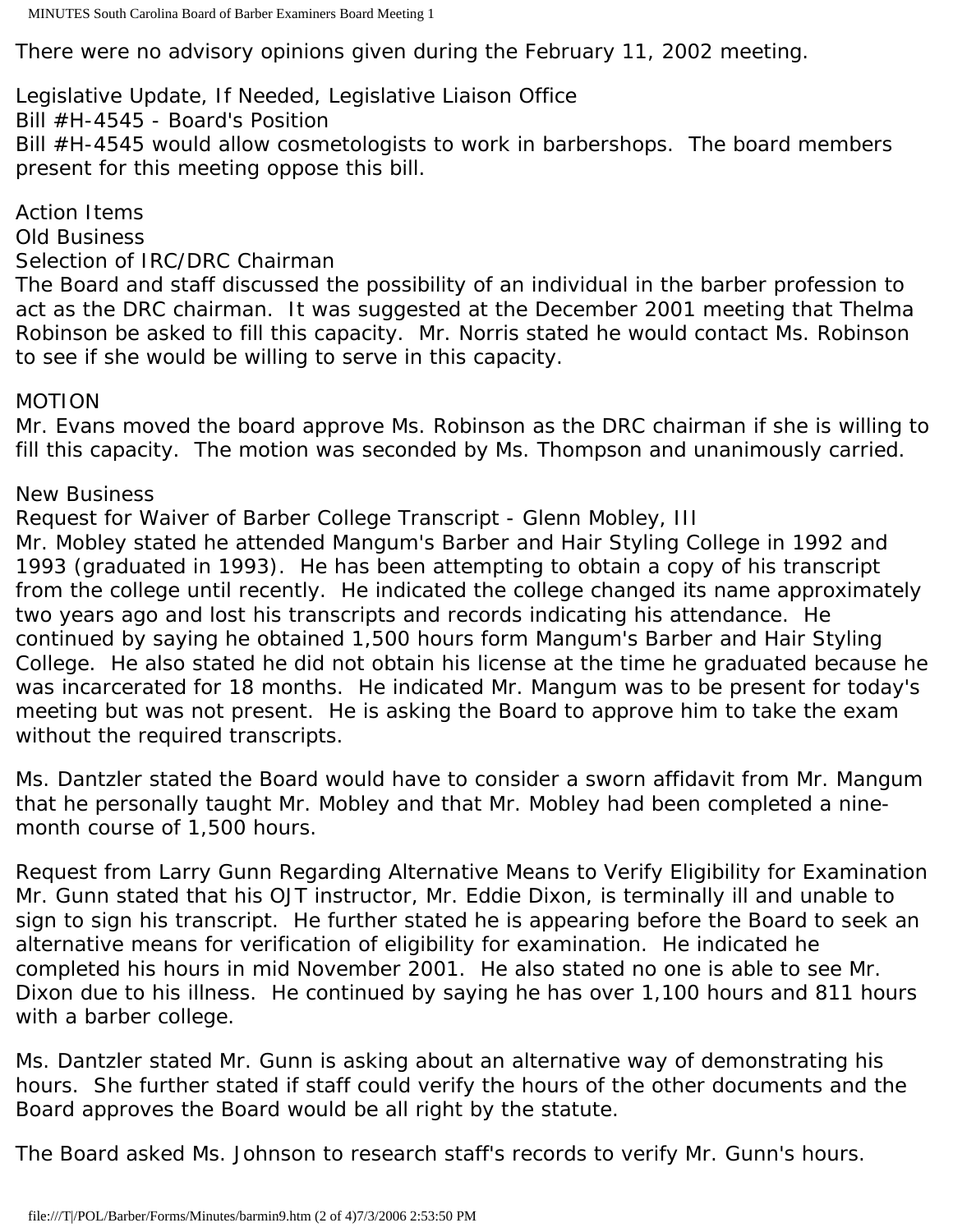Braiding in Barber Schools and Barber Shops - Joan T. Samuel

Ms. Samuel questioned the board regarding a special license for braiding hair and how the barber schools could obtain some of the monies generated by the State Education Lottery. Ms. Dantzler informed Ms. Samuel these are matters that would require legislation from the General Assembly to enact as law.

Request for Third Permit - Gene Dawson Mr. Dawson did not appear at this meeting.

Discussion - Acceptance of Correspondence School for Proof of Education Ms. Hawsey stated staff has received a copy of a diploma from an individual who took a barber course from a correspondence school. She further stated the diploma is from an out-of-state and is not detailed. She also stated the individual is applying for a student permit.

Ms. Dantzler stated a correspondence school could not meet the requirements of a barber school in South Carolina, starting with the minimum ten barber chairs. She also stated a correspondence trade school does not match the education the Board requires if the diploma is being submitted for barber education.

Recess

The Board took a five-minute recess.

Return to Public Session

MOTION (Larry Gunn)

Ms. Thompson made a conditional motion that if Mr. Gunn can produce the hours and if the hours can be verified by staff that the Board credit the hours Mr. Gunn has requested, without Mr. Dixon's signature, and give him permission to take the exam. Mr. Evans seconded the motion, which carried unanimously.

Discussion Items There were no discussion items brought before the board at this time.

Public Comments There were no public comments made during the February 8, 2002 meeting.

Executive Session

Mr. Evans moved the board enter executive session to discuss personnel issues. Ms. Thompson seconded the motion, which carried unanimously.

Return to Public Session to Report on Executive Session Mr. Norris noted for the record that no motions were made and no votes were taken during the time the board was in executive session.

### Adjournment

There being no further business to be brought before the board at this time, Mr. Evans moved the meeting be adjourned. Ms. Thompson seconded the motion, which carried unanimously. The February 11, 2002 meeting of the S. C. Board of Barber Examiners